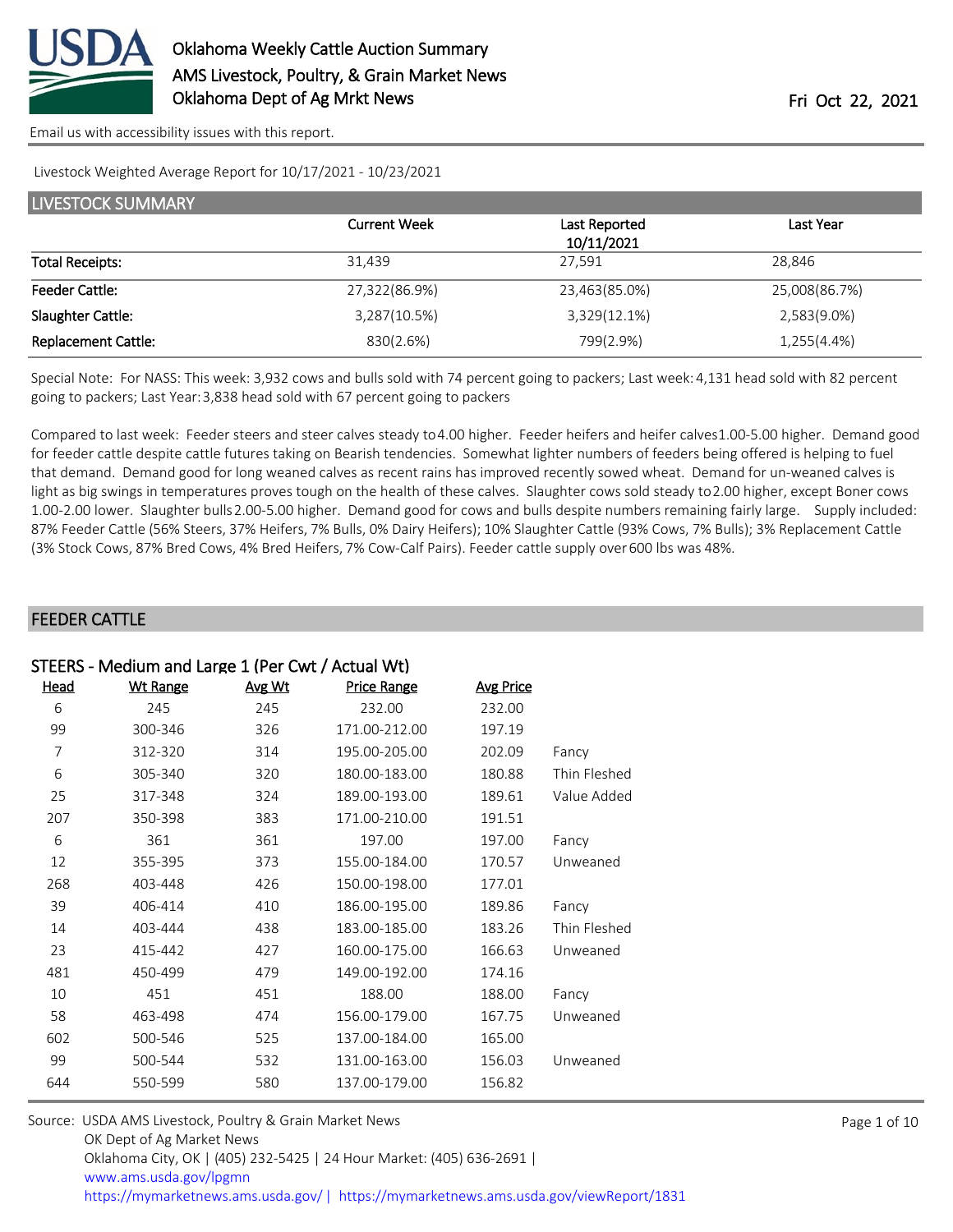

[Email us with accessibility issues with this report.](mailto:mars@ams.usda.gov?subject=508%20issue)

| 21   | 560-579   | 566  | 168.00-173.00 | 171.30 | Fancy    |
|------|-----------|------|---------------|--------|----------|
| 201  | 553-598   | 582  | 134.00-157.00 | 149.81 | Unweaned |
| 657  | 600-649   | 618  | 132.00-169.00 | 155.60 |          |
| 199  | 601-647   | 623  | 135.00-155.00 | 147.25 | Unweaned |
| 527  | 650-698   | 674  | 127.00-163.50 | 152.67 |          |
| 6    | 680       | 680  | 148.00        | 148.00 | Fleshy   |
| 25   | 687       | 687  | 168.00        | 168.00 | Gaunt    |
| 81   | 650-685   | 673  | 130.00-147.50 | 140.08 | Unweaned |
| 752  | 700-748   | 726  | 127.00-164.00 | 156.81 |          |
| 121  | 702-747   | 724  | 132.00-150.00 | 141.12 | Unweaned |
| 1142 | 751-799   | 779  | 131.00-164.00 | 157.02 |          |
| 18   | 763-790   | 778  | 133.00-137.50 | 135.06 | Unweaned |
| 736  | 800-842   | 814  | 135.50-160.50 | 156.07 |          |
| 337  | 850-898   | 877  | 143.00-159.50 | 152.33 |          |
| 224  | 901-946   | 922  | 127.00-155.00 | 147.88 |          |
| 5    | 962       | 962  | 128.00        | 128.00 |          |
| 37   | 1001-1018 | 1012 | 135.00-145.00 | 140.83 |          |
| 99   | 1060-1068 | 1060 | 127.00-149.00 | 147.66 |          |
| 8    | 1100      | 1100 | 133.00        | 133.00 |          |
|      |           |      |               |        |          |

### STEERS - Medium and Large 1-2 (Per Cwt / Actual Wt)

| <b>Head</b>    | <b>Wt Range</b> | Avg Wt | Price Range   | <b>Avg Price</b> |          |
|----------------|-----------------|--------|---------------|------------------|----------|
| 82             | 300-348         | 334    | 167.00-201.00 | 196.45           |          |
| 5              | 345             | 345    | 157.00        | 157.00           | Unweaned |
| 64             | 350-395         | 381    | 151.00-199.00 | 185.36           |          |
| 159            | 400-448         | 434    | 149.00-187.00 | 167.69           |          |
| 21             | 400-423         | 418    | 145.00-156.00 | 152.08           | Unweaned |
| 169            | 450-499         | 478    | 139.00-181.00 | 160.22           |          |
| $\overline{4}$ | 492             | 492    | 150.50        | 150.50           | Unweaned |
| 260            | 500-548         | 530    | 136.00-173.00 | 157.59           |          |
| 30             | 512-543         | 526    | 129.50-144.00 | 136.72           | Unweaned |
| 225            | 551-597         | 580    | 128.00-168.00 | 152.99           |          |
| 23             | 570-580         | 575    | 133.00-143.00 | 138.90           | Unweaned |
| 176            | 600-649         | 632    | 132.00-158.00 | 150.06           |          |
| 12             | 602             | 602    | 148.00        | 148.00           | Unweaned |
| 338            | 650-699         | 676    | 129.00-158.50 | 149.83           |          |
| 14             | 680             | 680    | 141.00        | 141.00           | Fleshy   |
| 29             | 664-697         | 675    | 136.00-145.00 | 141.06           | Unweaned |
| 140            | 702-744         | 721    | 125.00-146.00 | 140.53           |          |
| 16             | 719-747         | 730    | 130.00-133.00 | 131.85           | Unweaned |
| 154            | 761-793         | 773    | 122.00-158.00 | 144.04           |          |
| 28             | 768-778         | 769    | 132.00-135.00 | 134.57           | Unweaned |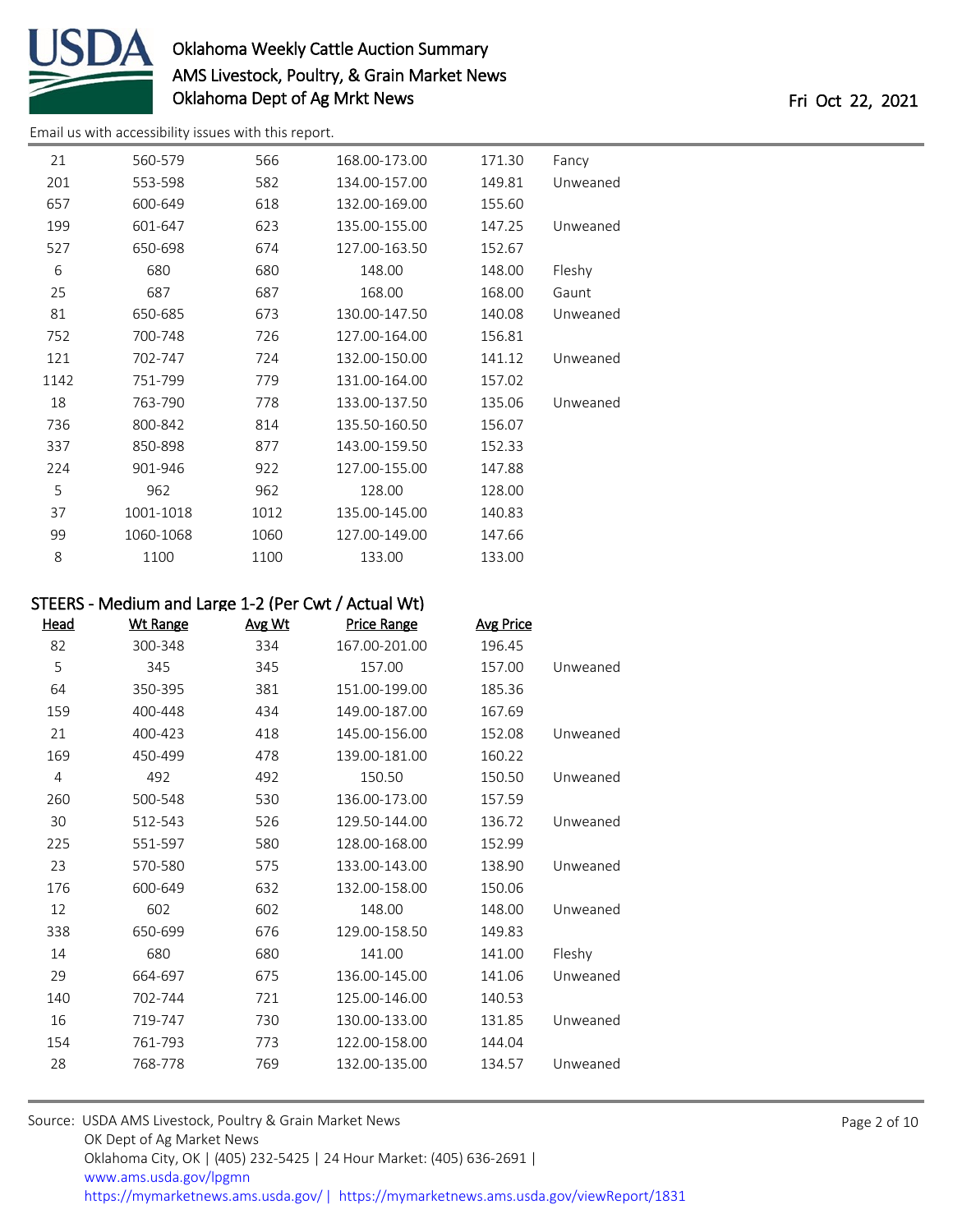

[Email us with accessibility issues with this report.](mailto:mars@ams.usda.gov?subject=508%20issue)

| 63 | 801-845 | 823  | 121.00-144.00 | 136.81 |  |
|----|---------|------|---------------|--------|--|
| 20 | 865-877 | 875  | 133.00-135.00 | 133.40 |  |
| 34 | 916-935 | 922  | 130.00-140.00 | 136.74 |  |
| 9  | 964     | 964  | 128.00        | 128.00 |  |
| 3  | 1027    | 1027 | 118.00        | 118.00 |  |
|    | 1211    | 1211 | 116.00        | 116.00 |  |

| STEERS - Medium and Large 2 (Per Cwt / Actual Wt) |                 |               |                    |           |          |
|---------------------------------------------------|-----------------|---------------|--------------------|-----------|----------|
| Head                                              | <b>Wt Range</b> | <u>Avg Wt</u> | <b>Price Range</b> | Avg Price |          |
| 67                                                | 315-349         | 343           | 122.00-190.00      | 181.04    |          |
| 69                                                | 350-398         | 384           | 130.00-188.00      | 166.00    |          |
| 75                                                | 400-445         | 422           | 120.00-176.00      | 164.94    |          |
| 9                                                 | 403-428         | 411           | 150.00-157.50      | 154.90    | Unweaned |
| 72                                                | 450-490         | 477           | 129.00-170.00      | 156.08    |          |
| $\overline{2}$                                    | 480-495         | 488           | 147.00             | 147.00    | Unweaned |
| 150                                               | 503-548         | 522           | 123.00-162.00      | 156.32    |          |
| 155                                               | 553-593         | 575           | 110.00-157.50      | 149.18    |          |
| 24                                                | 600-649         | 631           | 112.00-139.00      | 132.57    |          |
| 31                                                | 652-695         | 658           | 120.00-137.00      | 130.35    |          |
| 1                                                 | 720             | 720           | 120.00             | 120.00    |          |
| 3                                                 | 750-780         | 763           | 115.00-132.00      | 120.97    |          |
| 5                                                 | 819             | 819           | 110.00             | 110.00    |          |
| 5                                                 | 870-894         | 889           | 112.00-112.50      | 112.10    |          |
| 3                                                 | 900             | 900           | 115.00-122.00      | 117.67    |          |

### STEERS - Medium and Large 2-3 (Per Cwt / Actual Wt)

| Head | Wt Range | Avg Wt | Price Range | Avg Price |
|------|----------|--------|-------------|-----------|
| 12   | 399      | 399    | 111 00      | 111 OO    |
| 17   | 548      | 548    | 125.00      | 125.00    |
| 19   | 663      | 663    | 136.50      | 136.50    |

## HEIFERS - Medium and Large 1 (Per Cwt / Actual Wt)

| Head | <b>Wt Range</b> | Avg Wt | <b>Price Range</b> | Avg Price |          |
|------|-----------------|--------|--------------------|-----------|----------|
| 83   | 300-346         | 321    | 135.00-168.00      | 152.94    |          |
| 18   | 305-341         | 321    | 135.00-148.00      | 141.48    | Unweaned |
| 165  | 350-395         | 377    | 130.00-165.50      | 148.21    |          |
| 30   | 375-397         | 389    | 130.00-153.00      | 141.97    | Unweaned |
| 317  | 400-448         | 428    | 127.00-158.00      | 147.98    |          |
| 17   | 420             | 420    | 164.00             | 164.00    | Fancy    |
| 51   | 400-449         | 420    | 135.00-153.00      | 141.46    | Unweaned |
| 246  | 450-498         | 475    | 126.00-159.50      | 144.65    |          |
| 87   | 454-490         | 466    | 130.00-153.00      | 145.36    | Unweaned |

| Source: USDA AMS Livestock, Poultry & Grain Market News                                |
|----------------------------------------------------------------------------------------|
| OK Dept of Ag Market News                                                              |
| Oklahoma City, OK   (405) 232-5425   24 Hour Market: (405) 636-2691                    |
| www.ams.usda.gov/lpgmn                                                                 |
| https://mymarketnews.ams.usda.gov/   https://mymarketnews.ams.usda.gov/viewReport/1831 |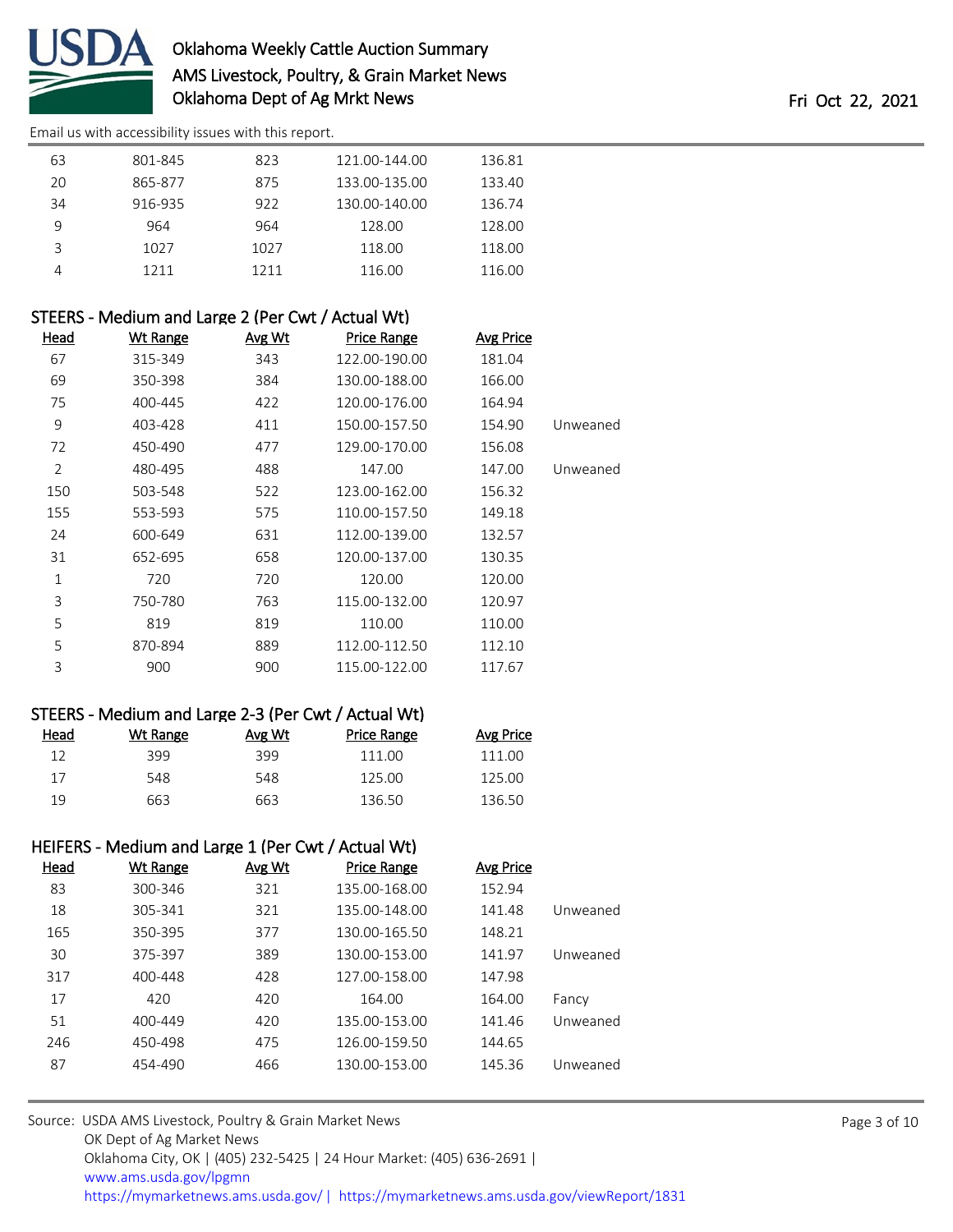

[Email us with accessibility issues with this report.](mailto:mars@ams.usda.gov?subject=508%20issue)

| 403 | 500-549 | 523  | 125.00-156.00 | 143.68 |              |
|-----|---------|------|---------------|--------|--------------|
| 13  | 510     | 510  | 163.00        | 163.00 | Fancy        |
| 6   | 514     | 514  | 161.00        | 161.00 | Thin Fleshed |
| 269 | 500-548 | 533  | 125.00-150.00 | 137.25 | Unweaned     |
| 657 | 550-598 | 578  | 123.00-154.00 | 141.83 |              |
| 22  | 575     | 575  | 159.00        | 159.00 | Thin Fleshed |
| 126 | 550-598 | 568  | 120.00-143.00 | 131.71 | Unweaned     |
| 385 | 600-646 | 623  | 120.00-159.00 | 144.78 |              |
| 31  | 615     | 615  | 150.00        | 150.00 | Thin Fleshed |
| 142 | 600-646 | 619  | 120.00-140.00 | 130.04 | Unweaned     |
| 319 | 650-694 | 674  | 120.00-152.00 | 143.85 |              |
| 90  | 650-691 | 665  | 118.50-143.50 | 127.95 | Unweaned     |
| 410 | 701-749 | 727  | 121.00-152.00 | 146.64 |              |
| 28  | 715-740 | 726  | 114.00-126.00 | 120.16 | Unweaned     |
| 444 | 750-796 | 780  | 120.00-152.00 | 148.44 |              |
| 24  | 753-759 | 758  | 111.00-118.00 | 116.84 | Unweaned     |
| 150 | 800-843 | 824  | 112.00-150.00 | 143.61 |              |
| 51  | 853-898 | 889  | 110.00-137.50 | 132.98 |              |
| 9   | 920     | 920  | 114.00        | 114.00 |              |
| 12  | 960-973 | 967  | 125.00-133.00 | 128.97 |              |
| 4   | 1012    | 1012 | 121.00        | 121.00 |              |

### HEIFERS - Medium and Large 1-2 (Per Cwt / Actual Wt)

| Head | <b>Wt Range</b> | Avg Wt | <b>Price Range</b> | <b>Avg Price</b> |              |
|------|-----------------|--------|--------------------|------------------|--------------|
| 104  | 300-345         | 309    | 140.00-157.00      | 143.27           |              |
| 4    | 331             | 331    | 121.00             | 121.00           | Unweaned     |
| 110  | 350-395         | 377    | 123.00-154.00      | 142.34           |              |
| 12   | 399             | 399    | 101.00             | 101.00           | Thin Fleshed |
| 3    | 371             | 371    | 123.00             | 123.00           | Unweaned     |
| 133  | 400-448         | 430    | 102.00-144.00      | 137.13           |              |
| 10   | 401             | 401    | 121.00             | 121.00           | Unweaned     |
| 286  | 450-499         | 478    | 122.00-148.00      | 139.52           |              |
| 71   | 454-496         | 485    | 116.00-136.00      | 128.89           | Unweaned     |
| 213  | 500-549         | 529    | 123.00-143.00      | 135.53           |              |
| 26   | 515-545         | 529    | 124.00-129.00      | 126.34           | Unweaned     |
| 219  | 550-591         | 565    | 121.00-139.00      | 131.98           |              |
| 92   | 552-596         | 579    | 120.00-138.00      | 127.42           | Unweaned     |
| 100  | 600-647         | 630    | 117.00-140.00      | 129.92           |              |
| 37   | 614-625         | 622    | 125.00-129.00      | 127.93           | Unweaned     |
| 75   | 651-697         | 670    | 116.00-143.00      | 130.87           |              |
| 24   | 650-660         | 652    | 115.00-132.50      | 127.31           | Unweaned     |
| 65   | 700-730         | 726    | 121.00-146.00      | 140.57           |              |
|      |                 |        |                    |                  |              |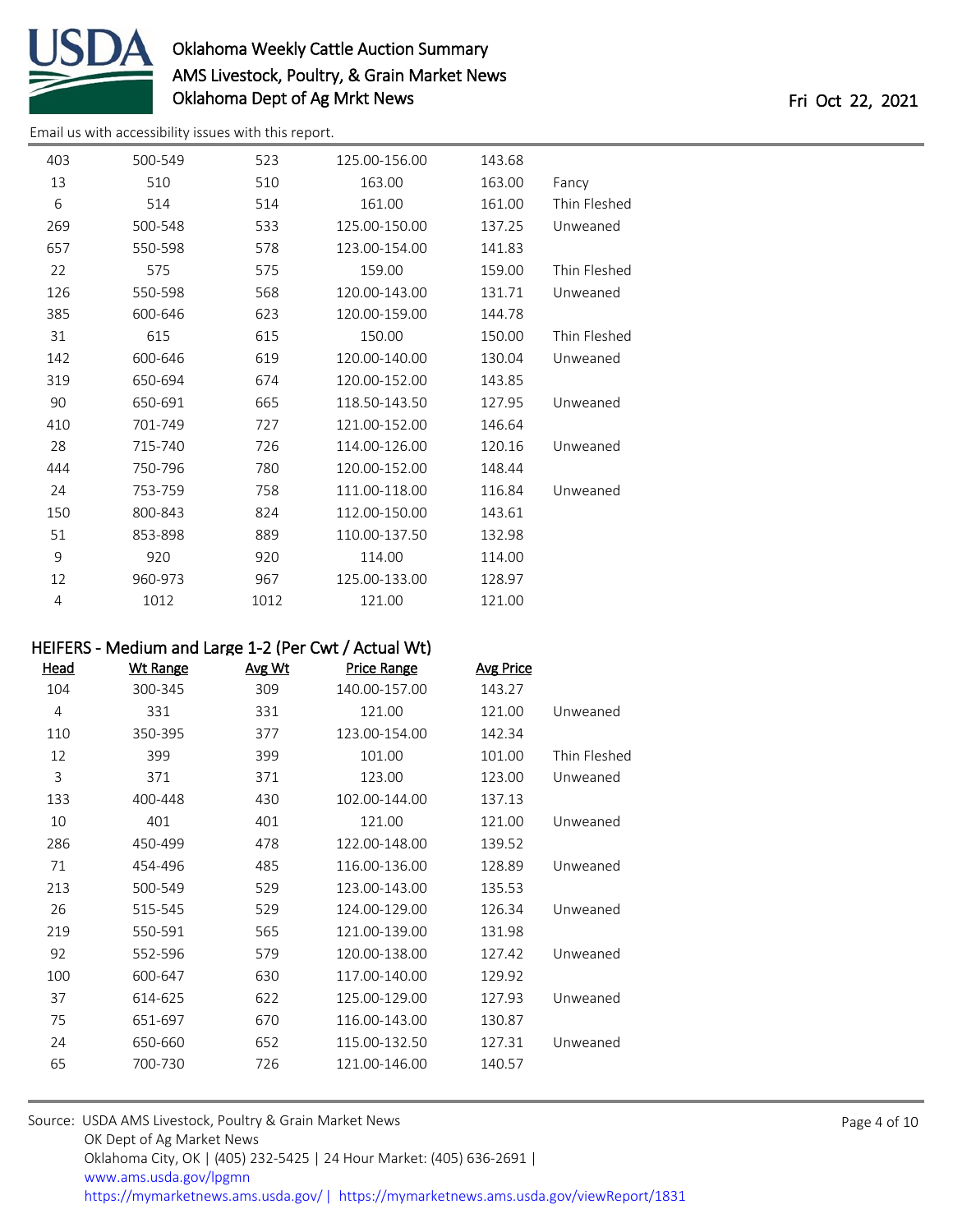

[Email us with accessibility issues with this report.](mailto:mars@ams.usda.gov?subject=508%20issue)

|    | 729     | 729 | 135.00        | 135.00 | Unweaned |
|----|---------|-----|---------------|--------|----------|
| 32 | 755-788 | 764 | 104.00-130.00 | 121.80 |          |
|    | 832     | 832 | 129.00        | 129.00 |          |
| 28 | 859-876 | 871 | 127.00-131.00 | 128.27 |          |
| 33 | 904     | 904 | 120.50        | 120.50 |          |
| ς  | 975     | 975 | 115.00        | 115.00 |          |
|    |         |     |               |        |          |

| HEIFERS - Medium and Large 2 (Per Cwt / Actual Wt) |                 |               |                    |                  |  |  |  |
|----------------------------------------------------|-----------------|---------------|--------------------|------------------|--|--|--|
| Head                                               | <b>Wt Range</b> | <b>Avg Wt</b> | <b>Price Range</b> | <b>Avg Price</b> |  |  |  |
| 39                                                 | 308-347         | 340           | 100.00-132.00      | 125.21           |  |  |  |
| 40                                                 | 350-395         | 372           | 110.00-143.00      | 122.45           |  |  |  |
| 165                                                | 405-447         | 433           | 118.00-140.00      | 125.57           |  |  |  |
| 114                                                | 450-495         | 477           | 108.00-139.00      | 127.23           |  |  |  |
| 54                                                 | 500-546         | 530           | 118.00-149.00      | 129.86           |  |  |  |
| 63                                                 | 550-598         | 578           | 116.00-136.00      | 125.77           |  |  |  |
| 14                                                 | 617-645         | 622           | 100.00-119.00      | 110.34           |  |  |  |
| 61                                                 | 660-699         | 686           | 101.00-130.00      | 122.53           |  |  |  |
| 16                                                 | 720-735         | 722           | 100.00-111.00      | 101.39           |  |  |  |
| $\overline{2}$                                     | 775-785         | 780           | 114.00             | 114.00           |  |  |  |
| 14                                                 | 829             | 829           | 116.00             | 116.00           |  |  |  |
| 3                                                  | 877             | 877           | 115.00             | 115.00           |  |  |  |

### HEIFERS - Medium and Large 2-3 (Per Cwt / Actual Wt)

| <u>Head</u> | Wt Range | <u>Avg Wt</u> | <b>Price Range</b> | <b>Avg Price</b> |
|-------------|----------|---------------|--------------------|------------------|
| 23          | 471-492  | 479           | 121.00-124.00      | 122.79           |
| 26          | 577      | 577           | 120.00             | 120.00           |

### BULLS - Medium and Large 1 (Per Cwt / Actual Wt)

| <b>Wt Range</b> | Avg Wt | <b>Price Range</b> | <b>Avg Price</b> |          |
|-----------------|--------|--------------------|------------------|----------|
| 300-347         | 330    | 163.00-195.00      | 175.12           |          |
| 350-392         | 377    | 166.00-193.00      | 172.58           |          |
| 367-386         | 382    | 155.00-178.00      | 164.51           | Unweaned |
| 400-444         | 424    | 151.00-179.00      | 166.90           |          |
| 405-442         | 423    | 150.00-164.00      | 156.78           | Unweaned |
| 450-496         | 478    | 150.00-174.00      | 158.86           |          |
| 470-492         | 479    | 140.00-162.00      | 150.13           | Unweaned |
| 500-548         | 525    | 135.50-160.00      | 148.30           |          |
| 526-546         | 539    | 133.00-145.00      | 138.45           | Unweaned |
| 550-595         | 569    | 133.50-147.00      | 140.47           |          |
| 564-597         | 580    | 137.00-145.00      | 141.78           | Unweaned |
| 600-648         | 619    | 129.00-156.50      | 143.35           |          |
| 606-647         | 630    | 125.00-136.50      | 132.29           | Unweaned |
|                 |        |                    |                  |          |

| Source: USDA AMS Livestock, Poultry & Grain Market News                                |
|----------------------------------------------------------------------------------------|
| OK Dept of Ag Market News                                                              |
| Oklahoma City, OK   (405) 232-5425   24 Hour Market: (405) 636-2691                    |
| www.ams.usda.gov/lpgmn                                                                 |
| https://mymarketnews.ams.usda.gov/   https://mymarketnews.ams.usda.gov/viewReport/1831 |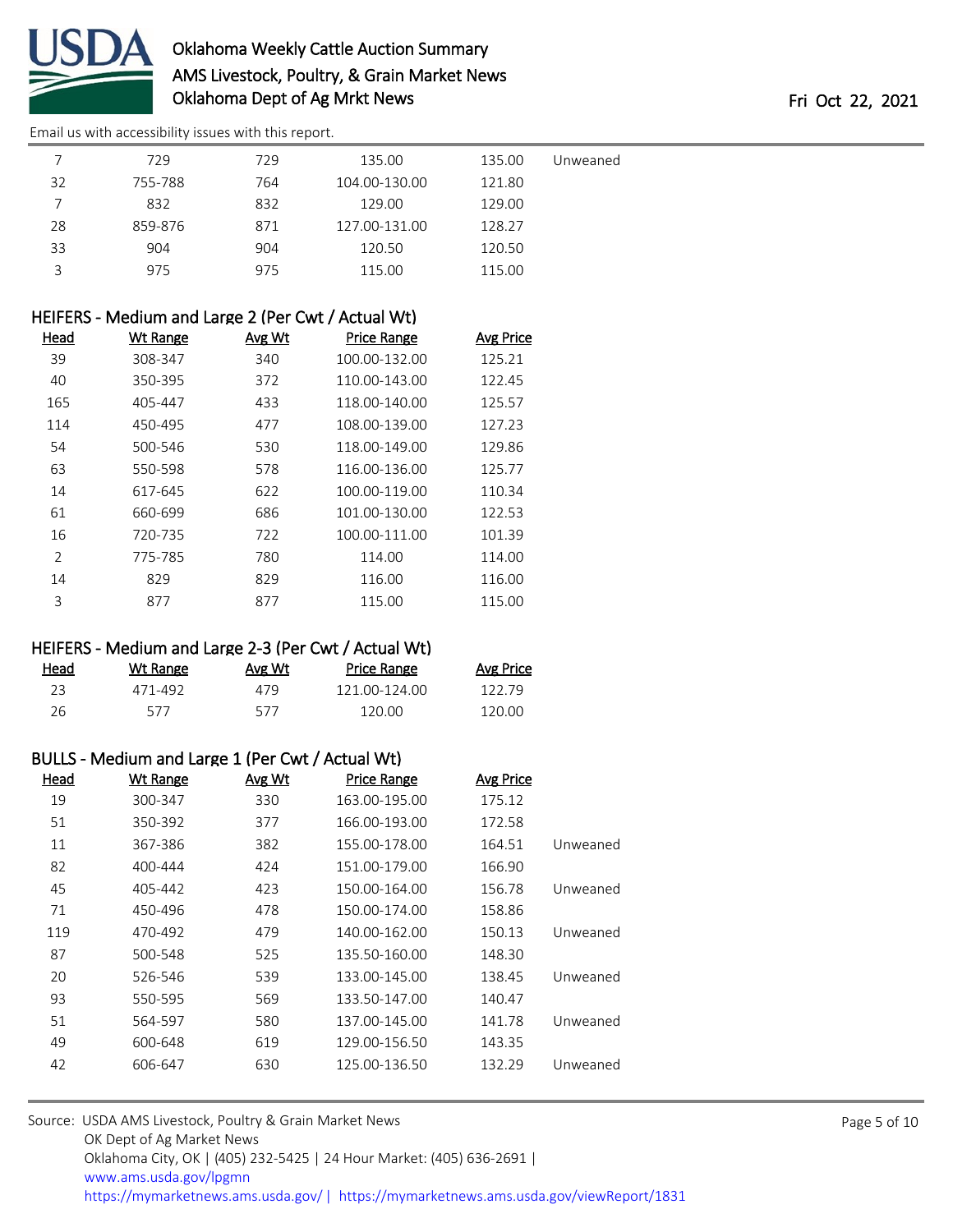

[Email us with accessibility issues with this report.](mailto:mars@ams.usda.gov?subject=508%20issue)

| 10 | 616     | 616 | 164.00        | 164.00 | Value Added |
|----|---------|-----|---------------|--------|-------------|
| 34 | 650-695 | 678 | 131.00-157.00 | 145.48 |             |
| 17 | 678-696 | 688 | 130.00-133.00 | 131.89 | Unweaned    |
| 32 | 700-744 | 717 | 119.50-137.00 | 126.81 |             |
| 4  | 718     | 718 | 128.50        | 128.50 | Unweaned    |
| 1  | 785     | 785 | 111.00        | 111.00 |             |
| 5  | 754     | 754 | 122.00        | 122.00 | Unweaned    |
| 2  | 805     | 805 | 115.00        | 115.00 |             |
| 4  | 907     | 907 | 95.00         | 95.00  |             |
|    |         |     |               |        |             |

### BULLS - Medium and Large 1-2 (Per Cwt / Actual Wt)

| <b>Head</b> | <b>Wt Range</b> | Avg Wt | <b>Price Range</b> | <b>Avg Price</b> |          |
|-------------|-----------------|--------|--------------------|------------------|----------|
| 14          | 354-384         | 367    | 140.00-166.00      | 151.66           |          |
| 6           | 359             | 359    | 150.00             | 150.00           | Unweaned |
| 36          | 400-432         | 418    | 147.00-168.00      | 157.82           |          |
| 36          | 457-498         | 472    | 130.00-163.00      | 151.36           |          |
| 10          | 463-495         | 476    | 119.00-140.00      | 131.26           | Unweaned |
| 56          | 504-543         | 526    | 125.00-135.00      | 130.02           |          |
| 7           | 535             | 535    | 125.00             | 125.00           | Unweaned |
| 67          | 553-595         | 571    | 122.00-141.00      | 130.80           |          |
| 24          | 579-593         | 588    | 127.50-140.00      | 131.81           | Unweaned |
| 32          | 608-645         | 624    | 125.00-145.00      | 139.63           |          |
| 24          | 627-637         | 635    | 120.00-129.00      | 126.78           | Unweaned |
| 3           | 658             | 658    | 129.00             | 129.00           |          |
| 3           | 717             | 717    | 129.00             | 129.00           |          |
| 11          | 758-791         | 774    | 125.00-127.50      | 126.61           |          |

### BULLS - Medium and Large 2 (Per Cwt / Actual Wt)

| Head          | Wt Range    | Avg Wt | <b>Price Range</b> | <b>Avg Price</b> |
|---------------|-------------|--------|--------------------|------------------|
| 7             | 300-345     | 309    | 140.00-170.00      | 154.91           |
| 10            | 367-395     | 383    | 145.00-166.00      | 158.51           |
| 4             | $410 - 440$ | 428    | 131.00-146.00      | 138.36           |
| 4             | 450-490     | 465    | 123.00-143.00      | 134.43           |
| 12            | 510-540     | 516    | 117.00-144.00      | 123.39           |
| $\mathcal{P}$ | 570-595     | 583    | 121.00-123.00      | 122.02           |
| 10            | 600-625     | 613    | 110.00-130.00      | 118.25           |
| 8             | 670         | 670    | 108.00             | 108.00           |
| 1             | 740         | 740    | 120.00             | 120.00           |
| 1             | 820         | 820    | 112.00             | 112.00           |

### DAIRY HEIFERS - Large 3 (Per Cwt / Actual Wt)

| Head | Wt Range | Avg Wt | <b>Price Range</b> | Avg Price |
|------|----------|--------|--------------------|-----------|
|      |          |        |                    |           |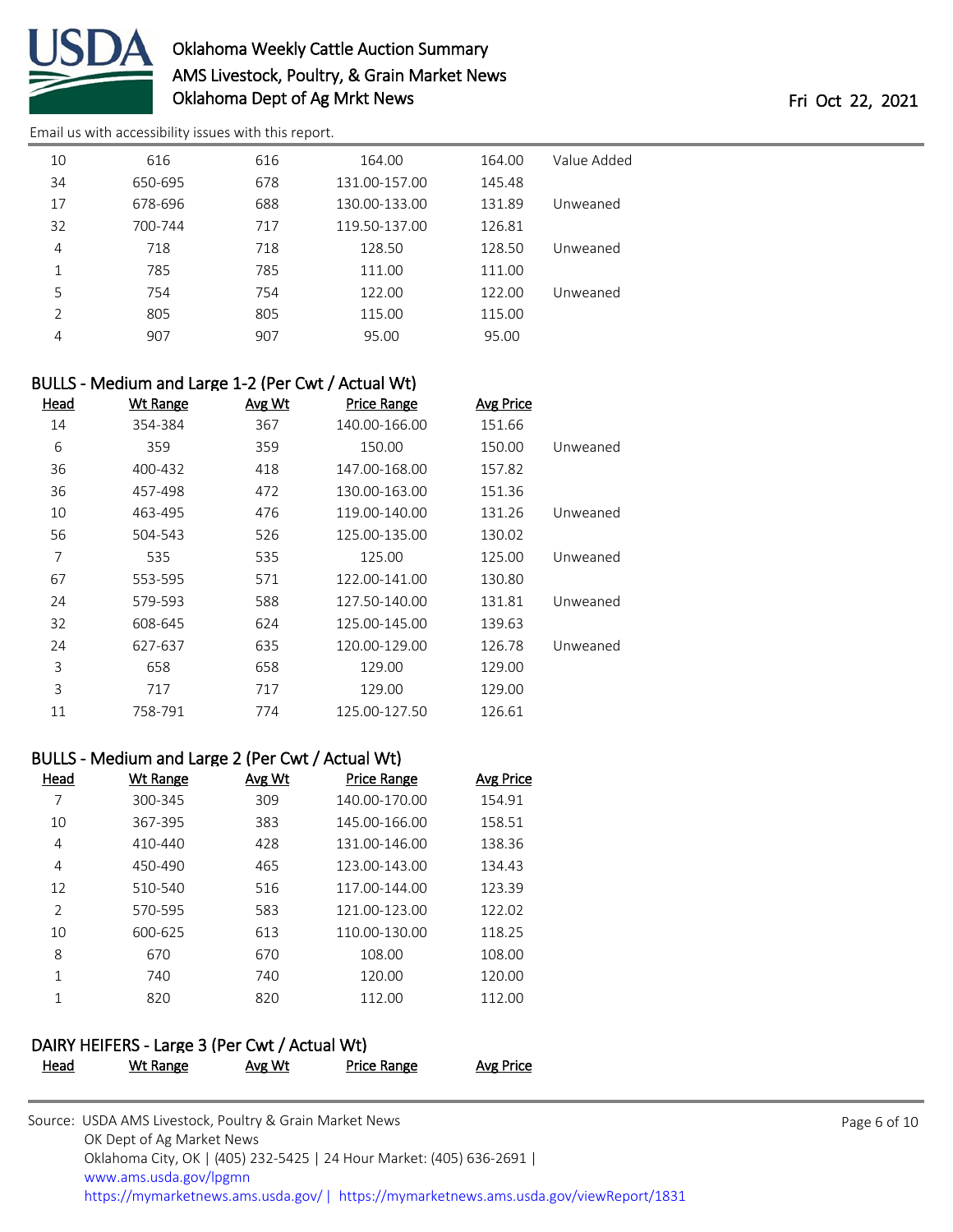

[Email us with accessibility issues with this report.](mailto:mars@ams.usda.gov?subject=508%20issue)

| 21           | 989                                                          | 989    | 66.00              | 66.00            |                         |  |
|--------------|--------------------------------------------------------------|--------|--------------------|------------------|-------------------------|--|
|              | <b>SLAUGHTER CATTLE</b>                                      |        |                    |                  |                         |  |
|              |                                                              |        |                    |                  |                         |  |
|              | COWS - Breaker 75-80% (Per Cwt / Actual Wt)                  |        |                    |                  |                         |  |
| <b>Head</b>  | <b>Wt Range</b>                                              | Avg Wt | <b>Price Range</b> | <b>Avg Price</b> | <b>Dressing</b>         |  |
| 92           | 1165-1765                                                    | 1451   | 61.00-75.00        | 66.96            | Average                 |  |
| 45           | 1310-2025                                                    | 1580   | 66.00-79.00        | 72.93            | High                    |  |
| 93           | 1055-1740                                                    | 1337   | 53.00-70.00        | 59.47            | Low                     |  |
| 10           | 1096-1220                                                    | 1121   | 50.00-51.00        | 50.78            | Very Low                |  |
|              |                                                              |        |                    |                  |                         |  |
| <b>Head</b>  | COWS - Boner 80-85% (Per Cwt / Actual Wt)<br><b>Wt Range</b> | Avg Wt | <b>Price Range</b> | <b>Avg Price</b> | <b>Dressing</b>         |  |
| 420          | 1060-1620                                                    | 1293   | 54.00-68.00        | 63.32            | Average                 |  |
| $\mathbf{1}$ | 1135                                                         | 1135   | 57.00              | 57.00            | Average Light Weight    |  |
| 11           | 1266                                                         | 1266   | 92.50              | 92.50            | Average Return to Feed  |  |
| 49           | 1000-1577                                                    | 1408   | 59.00-74.25        | 70.16            | High                    |  |
| 5            | 850-964                                                      | 941    | 71.00-76.00        | 71.90            | High Light Weight       |  |
| 248          | 1000-1565                                                    | 1221   | 45.00-59.50        | 55.03            | Low                     |  |
| 8            | 929-995                                                      | 960    | 49.50-54.00        | 51.31            | Low Light Weight        |  |
| 13           | 1040-1440                                                    | 1100   | 44.00-51.00        | 47.72            | Very Low                |  |
| 12           | 895-970                                                      | 935    | 41.00-48.00        | 44.51            | Very Low Light Weight   |  |
|              |                                                              |        |                    |                  |                         |  |
|              | COWS - Lean 85-90% (Per Cwt / Actual Wt)                     |        |                    |                  |                         |  |
| <b>Head</b>  | <b>Wt Range</b>                                              | Avg Wt | <b>Price Range</b> | <b>Avg Price</b> | <b>Dressing</b>         |  |
| 191          | 1005-1420                                                    | 1180   | 51.00-61.00        | 56.78            | Average                 |  |
| 25           | 860-990                                                      | 940    | 47.00-55.00        | 49.12            | Average Light Weight    |  |
| 5            | 959-1130                                                     | 993    | 78.00-83.00        | 79.14            | Average Return to Feed  |  |
| 103          | 1025-1490                                                    | 1212   | 57.00-67.00        | 60.99            | High                    |  |
| 9            | 815-985                                                      | 928    | 55.00-60.00        | 56.21            | High Light Weight       |  |
| 306          | 1005-1405                                                    | 1114   | 41.00-55.00        | 49.10            | Low                     |  |
| 68           | 720-995                                                      | 919    | 40.00-48.00        | 43.14            | Low Light Weight        |  |
| 9            | 1031-1065                                                    | 1040   | 48.50-53.00        | 50.56            | Low Return to Feed      |  |
| 91           | 1005-1220                                                    | 1093   | 30.00-48.00        | 40.63            | Very Low                |  |
| 80           | 610-995                                                      | 894    | 12.00-41.00        | 30.47            | Very Low Light Weight   |  |
| 12           | 910-959                                                      | 947    | 30.00-42.50        | 39.50            | Very Low Return to Feed |  |
|              | BULLS - 1 (Per Cwt / Actual Wt)                              |        |                    |                  |                         |  |
| <u>Head</u>  | <b>Wt Range</b>                                              | Avg Wt | <b>Price Range</b> | <b>Avg Price</b> | Dressing                |  |
| 2            | 1490-2075                                                    | 1783   | 95.00-96.00        | 95.42            | High                    |  |
|              | BULLS - 1-2 (Per Cwt / Actual Wt)                            |        |                    |                  |                         |  |
| <b>Head</b>  | <b>Wt Range</b>                                              | Avg Wt | <b>Price Range</b> | <b>Avg Price</b> | Dressing                |  |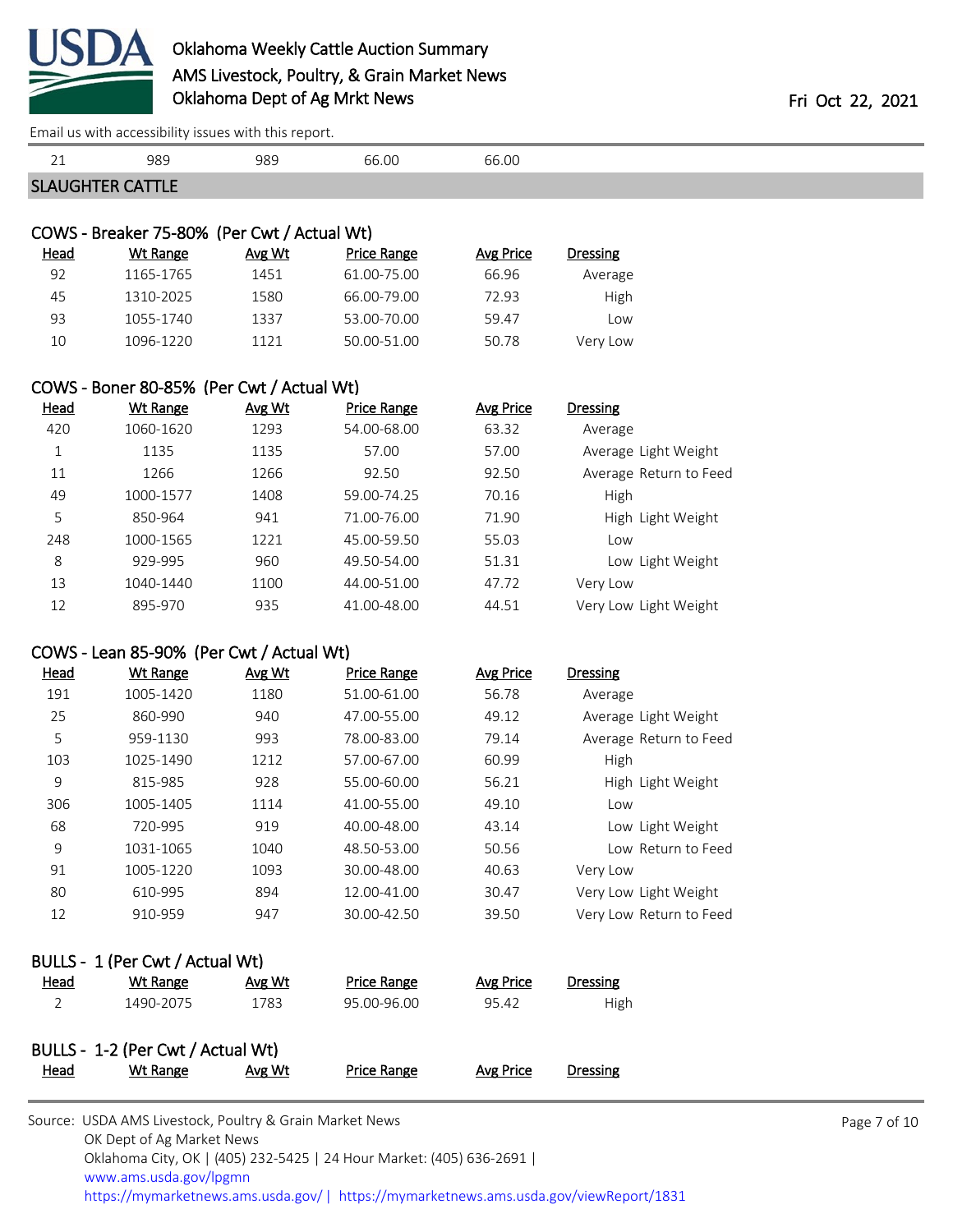

[Email us with accessibility issues with this report.](mailto:mars@ams.usda.gov?subject=508%20issue)

| 58 | 1400-2335 | 1799 | 80.00-90.00 | 85.47 | Average          |  |
|----|-----------|------|-------------|-------|------------------|--|
| 26 | 1370-2255 | 1781 | 85.00-97.00 | 91.01 | High             |  |
| 42 | 1345-2095 | 1577 | 66.00-81.50 | 75.26 | Low              |  |
| 9  | 1260-1735 | 1441 | 66.00-80.00 | 76.03 | Low Light Weight |  |
|    |           |      |             |       |                  |  |

|             | BULLS - 2 (Per Cwt / Actual Wt) |        |             |           |          |  |
|-------------|---------------------------------|--------|-------------|-----------|----------|--|
| <u>Head</u> | Wt Range                        | Avg Wt | Price Range | Avg Price | Dressing |  |
|             | 1300-1730                       | 1519   | 69.00-75.00 | 72.75     | Average  |  |
|             | <b>REPLACEMENT CATTLE</b>       |        |             |           |          |  |

| STOCK COWS - Medium and Large 1 (Per Cwt / Actual Wt) |  |  |  |  |
|-------------------------------------------------------|--|--|--|--|
|-------------------------------------------------------|--|--|--|--|

| Age     | Stage | <u>Head</u> | Wt Range  | Avg Wt | <b>Price Range</b> | Avg Price |
|---------|-------|-------------|-----------|--------|--------------------|-----------|
| 2-4     |       |             | 1125-1280 | 1234   | 60.00-61.00        | 60.27     |
| $5 - 8$ |       | 4           | 1158      | 1158   | 58.00              | 58.00     |

### BRED COWS - Medium and Large 1 (Per Head / Actual Wt)

| <u>Age</u> | Stage          | Head | Wt Range  | Avg Wt | <b>Price Range</b> | Avg Price |
|------------|----------------|------|-----------|--------|--------------------|-----------|
| $2 - 4$    | Τ1             | 10   | 990-1200  | 1033   | 1000.00-1150.00    | 1113.39   |
| $2 - 4$    | $T1-2$         | 7    | 990       | 990    | 1275.00            | 1275.00   |
| $2 - 4$    | T <sub>2</sub> | 8    | 950-1130  | 1097   | 900.00-1200.00     | 1089.70   |
| $2 - 4$    | T <sub>3</sub> | 12   | 955-995   | 969    | 1025.00-1100.00    | 1056.68   |
| $5 - 8$    | Τ1             | 11   | 935-1340  | 1236   | 885.00-1210.00     | 1086.42   |
| $5 - 8$    | T <sub>2</sub> | 112  | 815-1655  | 1120   | 650.00-1375.00     | 1111.93   |
| $5 - 8$    | T <sub>3</sub> | 32   | 892-1405  | 1006   | 675.00-1335.00     | 1180.50   |
| >8         | T1             | 8    | 1198      | 1198   | 720.00             | 720.00    |
| >8         | T <sub>2</sub> | 4    | 1260-1510 | 1370   | 835.00-1050.00     | 901.41    |
| >8         | T3             | 5    | 1387-1510 | 1412   | 885.00-1000.00     | 909.60    |

### BRED COWS - Medium and Large 1-2 (Per Head / Actual Wt)

| <u>Age</u> | <b>Stage</b> | Head | <b>Wt Range</b> | Avg Wt | <b>Price Range</b> | Avg Price |
|------------|--------------|------|-----------------|--------|--------------------|-----------|
| $2 - 4$    | Τ1           | 7    | 845-1055        | 943    | 760.00-875.00      | 832.66    |
| $2 - 4$    | T2           | 6    | 907-1102        | 1027   | 710.00-885.00      | 838.45    |
| $2 - 4$    | T3           | 5    | 750-1175        | 906    | 750.00-1185.00     | 884.05    |
| $5 - 8$    | Τ1           | 82   | 820-1545        | 1125   | 500.00-1075.00     | 864.01    |
| $5 - 8$    | T2           | 66   | 755-1468        | 1131   | 600.00-1000.00     | 863.18    |
| $5 - 8$    | $T2-3$       | 4    | 1433            | 1433   | 884.00             | 884.00    |
| $5 - 8$    | T3           | 28   | 825-1390        | 1131   | 750.00-1110.00     | 935.11    |
| >8         | Τ1           | 8    | 1200            | 1200   | 800.00             | 800.00    |

| BRED COWS - Medium and Large 2 (Per Head / Actual Wt) |       |      |          |        |                    |           |  |
|-------------------------------------------------------|-------|------|----------|--------|--------------------|-----------|--|
| Age                                                   | Stage | Head | Wt Range | Avg Wt | <b>Price Range</b> | Avg Price |  |
| 7-4                                                   |       |      | 900      | 900    | 725.00             | 725.00    |  |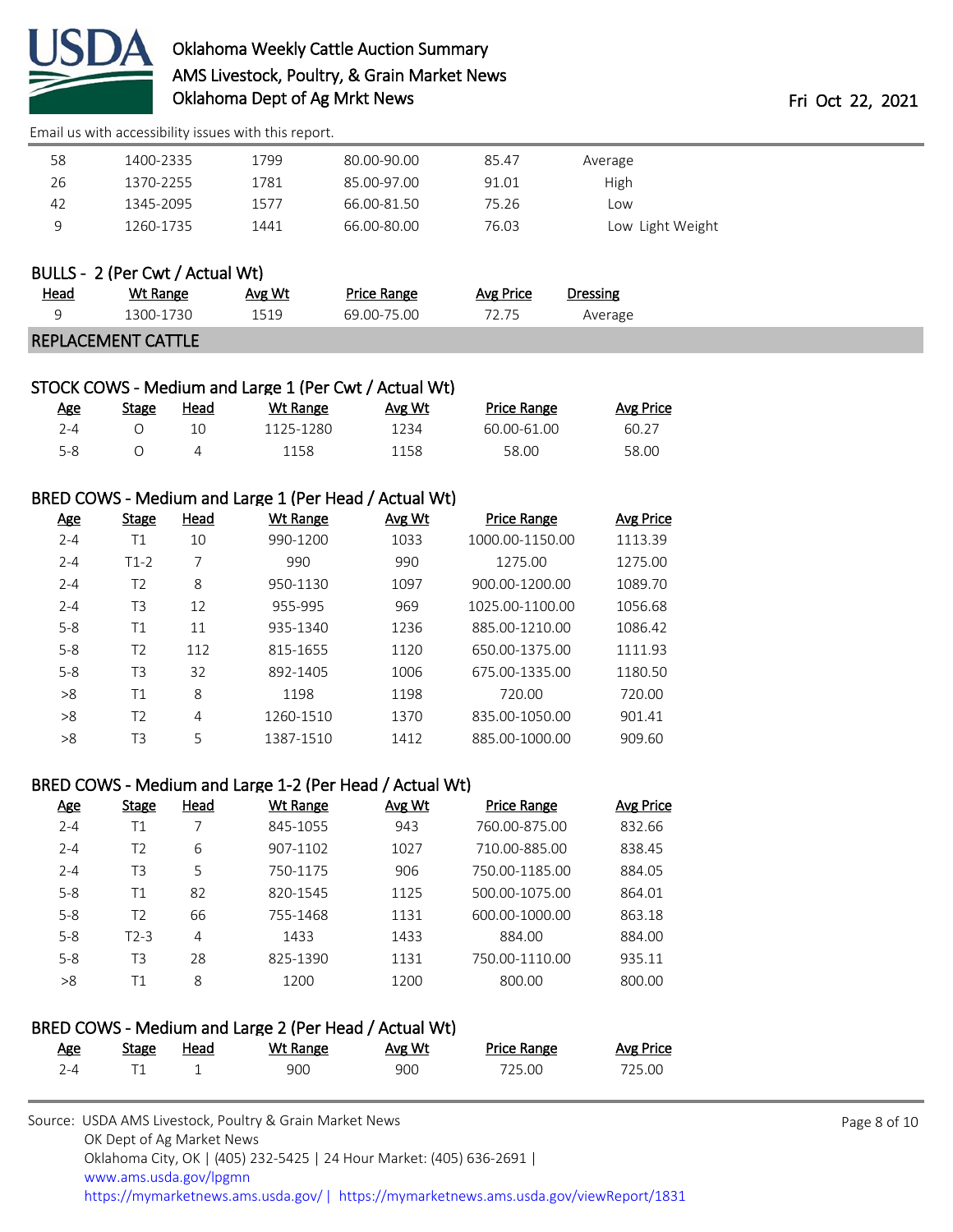

[Email us with accessibility issues with this report.](mailto:mars@ams.usda.gov?subject=508%20issue)

| $5 - 8$    | T1             | 32             | 860-1362                                                   | 1130   | 500.00-775.00                                                                      | 681.24           |       |
|------------|----------------|----------------|------------------------------------------------------------|--------|------------------------------------------------------------------------------------|------------------|-------|
| $5 - 8$    | T1             | $\overline{2}$ | 1105                                                       | 1105   | 610.00                                                                             | 610.00           | Fancy |
| $5 - 8$    | T <sub>2</sub> | 15             | 805-1235                                                   | 1000   | 600.00-775.00                                                                      | 679.62           |       |
| $5-8$      | $T2-3$         | 6              | 1350                                                       | 1350   | 770.00                                                                             | 770.00           |       |
| $5 - 8$    | T <sub>3</sub> | $\overline{2}$ | 935-1065                                                   | 1000   | 700.00-775.00                                                                      | 735.06           |       |
|            |                |                | BRED COWS - Medium and Large 2-3 (Per Head / Actual Wt)    |        |                                                                                    |                  |       |
| <u>Age</u> | <b>Stage</b>   | <b>Head</b>    | <b>Wt Range</b>                                            | Avg Wt | <b>Price Range</b>                                                                 | <b>Avg Price</b> |       |
| $5 - 8$    | T1             | $\mathbf{1}$   | 935                                                        | 935    | 475.00                                                                             | 475.00           |       |
|            |                |                | BRED COWS - Small and Medium 3 (Per Head / Actual Wt)      |        |                                                                                    |                  |       |
| <u>Age</u> | <b>Stage</b>   | <b>Head</b>    | <b>Wt Range</b>                                            | Avg Wt | <b>Price Range</b>                                                                 | <b>Avg Price</b> |       |
| $5 - 8$    | T <sub>2</sub> | $\overline{7}$ | 773-1015                                                   | 883    | 400.00-575.00                                                                      | 517.41           |       |
|            |                |                | BRED HEIFERS - Medium and Large 1 (Per Head / Actual Wt)   |        |                                                                                    |                  |       |
| <u>Age</u> | <b>Stage</b>   | <b>Head</b>    | <b>Wt Range</b>                                            | Avg Wt | <b>Price Range</b>                                                                 | <b>Avg Price</b> |       |
| $2 - 4$    | $T1-2$         | 10             | 1044-1575                                                  | 1169   | 1000.00-1200.00                                                                    | 1140.87          |       |
|            |                |                | BRED HEIFERS - Medium and Large 1-2 (Per Head / Actual Wt) |        |                                                                                    |                  |       |
| <b>Age</b> | <b>Stage</b>   | <b>Head</b>    | <b>Wt Range</b>                                            | Avg Wt | <b>Price Range</b>                                                                 | <b>Avg Price</b> |       |
| $<$ 2      | T <sub>2</sub> | $\overline{2}$ | 1100                                                       | 1100   | 1025.00                                                                            | 1025.00          |       |
| $2 - 4$    | $T1-2$         | 8              | 1035-1300                                                  | 1146   | 535.00-900.00                                                                      | 737.28           |       |
|            |                |                |                                                            |        | COW-CALF PAIRS - Medium and Large 1 w/ <150 lbs calf (Per Family / Actual Wt)      |                  |       |
| <b>Age</b> | <b>Stage</b>   | <b>Head</b>    | <b>Wt Range</b>                                            | Avg Wt | <b>Price Range</b>                                                                 | <b>Avg Price</b> |       |
| $2 - 4$    | $\circ$        | $\mathbf{1}$   | 1070                                                       | 1070   | 1375.00                                                                            | 1375.00          |       |
|            |                |                |                                                            |        | COW-CALF PAIRS - Medium and Large 1 w/ 150-300 lbs calf (Per Family / Actual Wt)   |                  |       |
| <b>Age</b> | <b>Stage</b>   | Head           | <b>Wt Range</b>                                            | Avg Wt | <b>Price Range</b>                                                                 | <b>Avg Price</b> |       |
| $5 - 8$    | $\circ$        | 13             | 1060-1400                                                  | 1175   | 1035.00-1350.00                                                                    | 1194.68          |       |
|            |                |                |                                                            |        | COW-CALF PAIRS - Medium and Large 1-2 w/ <150 lbs calf (Per Family / Actual Wt)    |                  |       |
| <u>Age</u> | <b>Stage</b>   | <b>Head</b>    | <b>Wt Range</b>                                            | Avg Wt | <b>Price Range</b>                                                                 | <b>Avg Price</b> |       |
| $2 - 4$    | $\bigcirc$     | 1              | 920                                                        | 920    | 985.00                                                                             | 985.00           |       |
| $5 - 8$    | $\circ$        | 2              | 1120-1200                                                  | 1160   | 875.00-1100.00                                                                     | 991.38           |       |
|            |                |                |                                                            |        | COW-CALF PAIRS - Medium and Large 1-2 w/ 150-300 lbs calf (Per Family / Actual Wt) |                  |       |
| <b>Age</b> | <b>Stage</b>   | <b>Head</b>    | <b>Wt Range</b>                                            | Avg Wt | <b>Price Range</b>                                                                 | <b>Avg Price</b> |       |
| $2 - 4$    | $\circ$        | 5              | 770-1000                                                   | 882    | 725.00-1200.00                                                                     | 989.85           |       |
| $2 - 8$    | T <sub>2</sub> | 1              | 1100                                                       | 1100   | 860.00                                                                             | 860.00           |       |
| $5 - 8$    | $\bigcirc$     | 9              | 840-1115                                                   | 999    | 775.00-1025.00                                                                     | 836.09           |       |
| $5 - 8$    | T1             | 1              | 900                                                        | 900    | 825.00                                                                             | 825.00           |       |